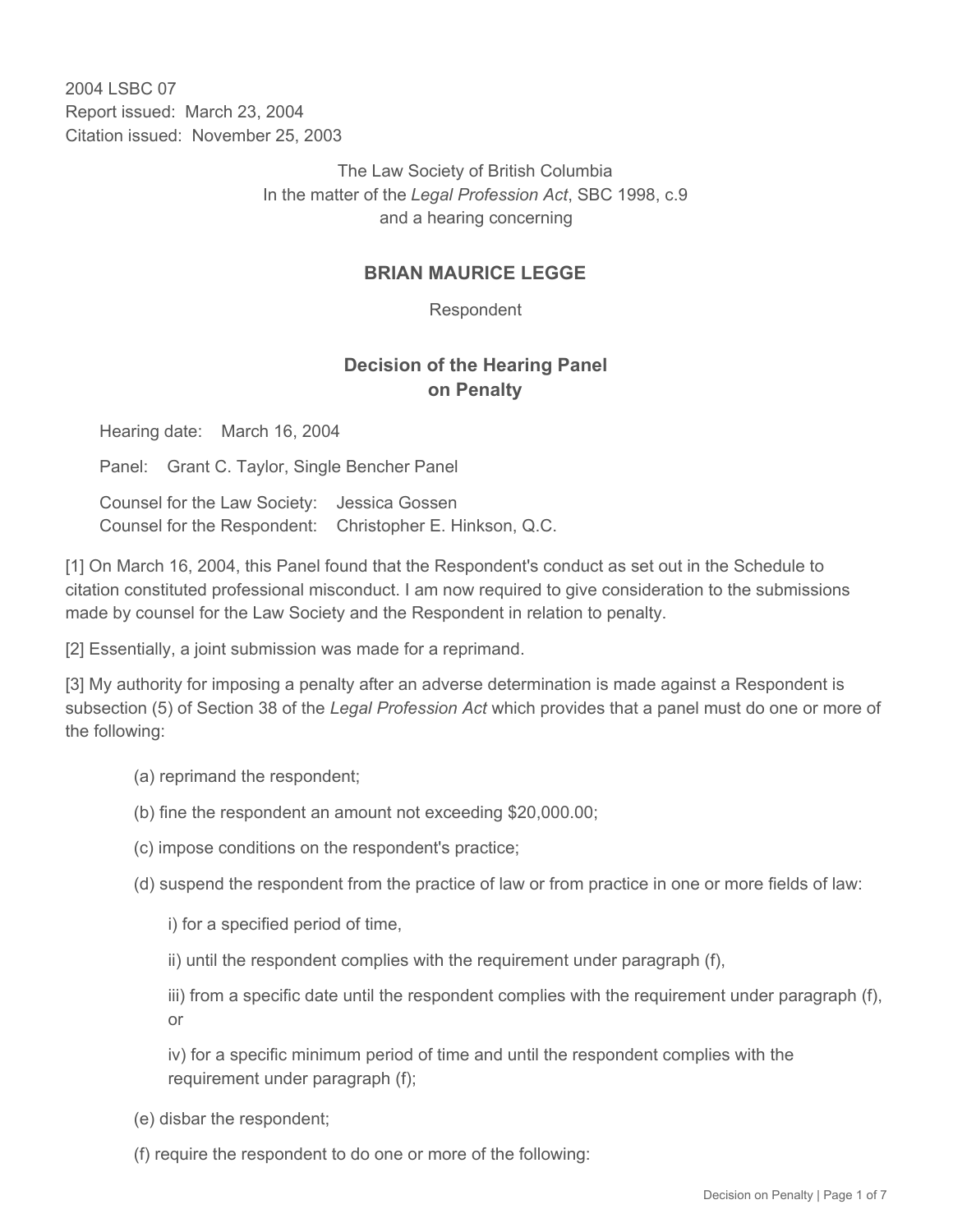i) complete a remedial program to the satisfaction of the Practice Standards Committee,

ii) appear before a board of examiners appointed by the Panel or by the Practice Standards Committee and satisfy the board that the respondent is competent to practice law or to practice in one or more fields of law,

iii) appear before a board of examiners appointed by the Panel or by the Practice Standards Committee and satisfy the board that the respondent's competence to practice law is not adversely affected by physical or mental disability, or dependency on alcohol or drugs,

iv) practice law only as a partner, employee or associate of one or more other lawyers,

v) prohibit a respondent who is not a member but who is permitted to practice law under a rule made under s. 16(2)(a) or 17(1)(a) from practicing law in British Columbia indefinitely or for a specified period of time.

[4] There appears to be a number of options available to the Panel in imposing penalty once a determination concerning the Respondent has been made.

[5] The Respondent has a substantial history with the Law Society.

[6] Currently the Respondent is 64 years of age.

[7] I was referred to the decision of Ralston S. Alexander, Q.C., sitting as a single Bencher Panel, concerning Brian Maurice Legge as an applicant for reinstatement which is cited as [2000] LSBC 07. This hearing took place on April 4, 2000. A brief bit of background was provided to me by counsel for the Law Society and for the Respondent, however, I will quote extensively from the decision of Mr. Alexander in accounting for some of the Respondent's background.

" For nearly 30 years, Mr. Legge operated a successful, primarily litigation, practice in Greater Vancouver, coming to the Law Society's attention on only a limited number of occasions and that those few incidents, in the euphemistic language favoured by Law Society computers, 'resolved after intervention'.

In 1966, Mr. Legge became heavily invested in the stock market and in particular, although not exclusively, in Bre-Ex Mines. As a result of the considerable market interest in that stock, and the sizeable holding enjoyed by Mr. Legge, his net worth in early March of 1997 had grown to approximately \$16 million. At this time, he was devoting his entire attention to his investment portfolio and had for all practical purposes, ceased the practice of law. His membership in the Law Society lapsed on December 31, 1996 due to non-payment of the 1997 practice fees instalment.

The March 27, 1997 collapse of Bre-Ex took Mr. Legge from a position of considerable worth to a person entirely without means and in fact, due to the margined nature of his investment portfolio, he became an instant bankrupt.

With family responsibilities to meet, he immediately applied for reinstatement to the Law Society, and he was reinstated on April 27, 1997, however his practice had considerably deteriorated due to inattention while he concentrated on the investment portfolio, and he was, not surprisingly, suffering a relapse of a depression ailment which had previously manifested itself, and about which I will have more to say shortly.

In an attempt to revitalize his income stream from the practice of law, Mr. Legge acquired, in the late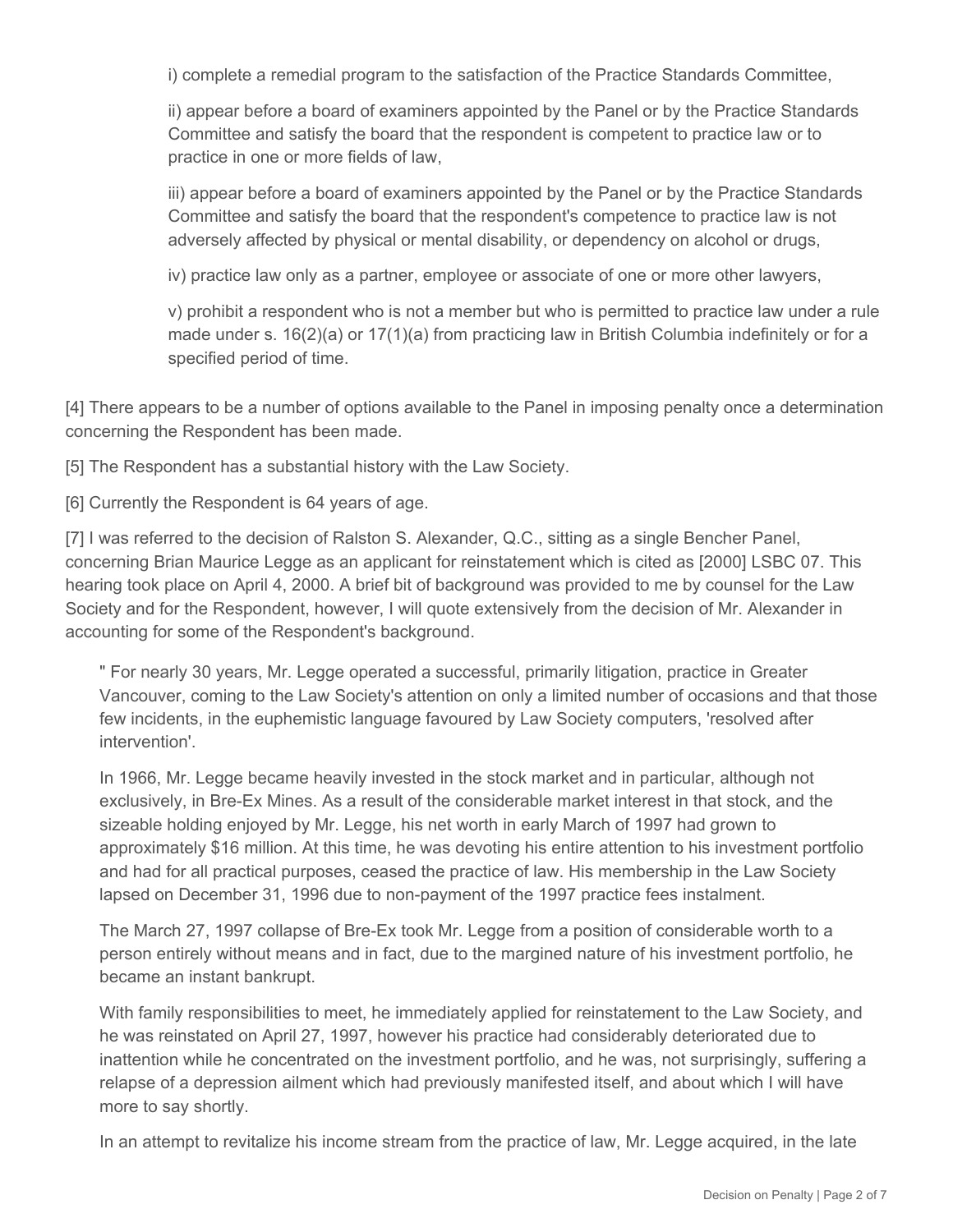fall of 1997, an existing law practice under the name " Welsh and Gray" in Sechelt, on the Sunshine Coast. This practice, including some real property assets, was purchased entirely with the proceeds of funds borrowed by Mr. Legge form his bank. For reasons which are likely rooted in Mr. Legge's health problems, the acquisition of the Sechelt practice did not address the income deficiencies. In what can only be described as an act of sheer folly by a desperate man, Mr. Legge acquired an additional practice in Greater Vancouver, again with the proceeds of bank loans. Subsequent examination by Law Society Competency staff described either practice as requiring Mr. Legge's full time attention, and in fact due to his deteriorating health, he was unable to devote any attention to either practice.

At about the same time, the staff in the Sechelt office lodged a comprehensive complaint with the Law Society alleging a substantial abandonment by Mr. Legge of responsibility for the work of the office. This was the first of an outbreak of client complaints to the Law Society about Mr. Legge which caused the Competency Committee to order a practice review. Before that process could be completed, the Supreme Court of British Columbia, on the petition of the Law Society, appointed a custodian to take control of the practices of Mr. Legge and he was suspended form the practice of law on March 24, 1998. On May 20, 1998, Mr. Legge made a General Assignment in Bankruptcy.

In July of 1998, the Discipline Committee of the Law Society issued a citation against Mr. Legge accusing him of intentionally misleading the Law Society in respect of a conflict of stories which arose on a comparison of conflicting explanations for the reasons that Mr. Legge failed to renew his practising certificate on December 31, 1996. On his Application for Reinstatement, submitted in April of 1997, Mr. Legge indicated that the reason for his ceased membership in the Law Society was " retirement" . In subsequent correspondence with various members of the Law Society Complaints staff, Mr. Legge, when explaining his having engaged in several matters which clearly constituted the practice of law while not being a member of the Law Society, described his failure to renew as being the result of " inadvertence" . The citation also alleged an intent to mislead the Law Society as indicated by an incorrect answer to the question on the Application for Reinstatement which deals with previous mental health issues.

On December 31, 1998, Mr. Legge's membership in the Law Society lapsed again due to non-payment of annual fees, and around this cessation of membership, there was no issue as to its cause. Mr. Legge had simply and entirely run out of funds from all available sources.

On April 6, 1999, after the expiration of the minimum statutory period, Mr. Legge obtained a discharge in the bankruptcy proceedings.

In May of 1999, upon representations by counsel, the Discipline Committee of the Law Society was persuaded to rescind the citation conditional upon Mr. Legge's undertaking to not return to practice until he produced a satisfactory psychiatric report. The Discipline Committee further referred to the Credentials Committee4 the matter of any Application for Reinstatement which might be forthcoming from Mr. Legge.

In anticipation of an early successful reinstatement application, Mr. Legge commenced employment as a paralegal in May of 1999 and launched an Application for Reinstatement at that time. On July 8, 1999, the Credentials Committee ordered that a hearing be held to enquire into Mr. Legge's fitness to return as a member of the Law Society, and this Hearing is a result of that order. Counsel for Mr. Legge offered critical comment of the Law Society with respect to the length of time which had elapsed between Mr. Legge's Application for Reinstatement and the date of this Hearing.

## **Health Issues**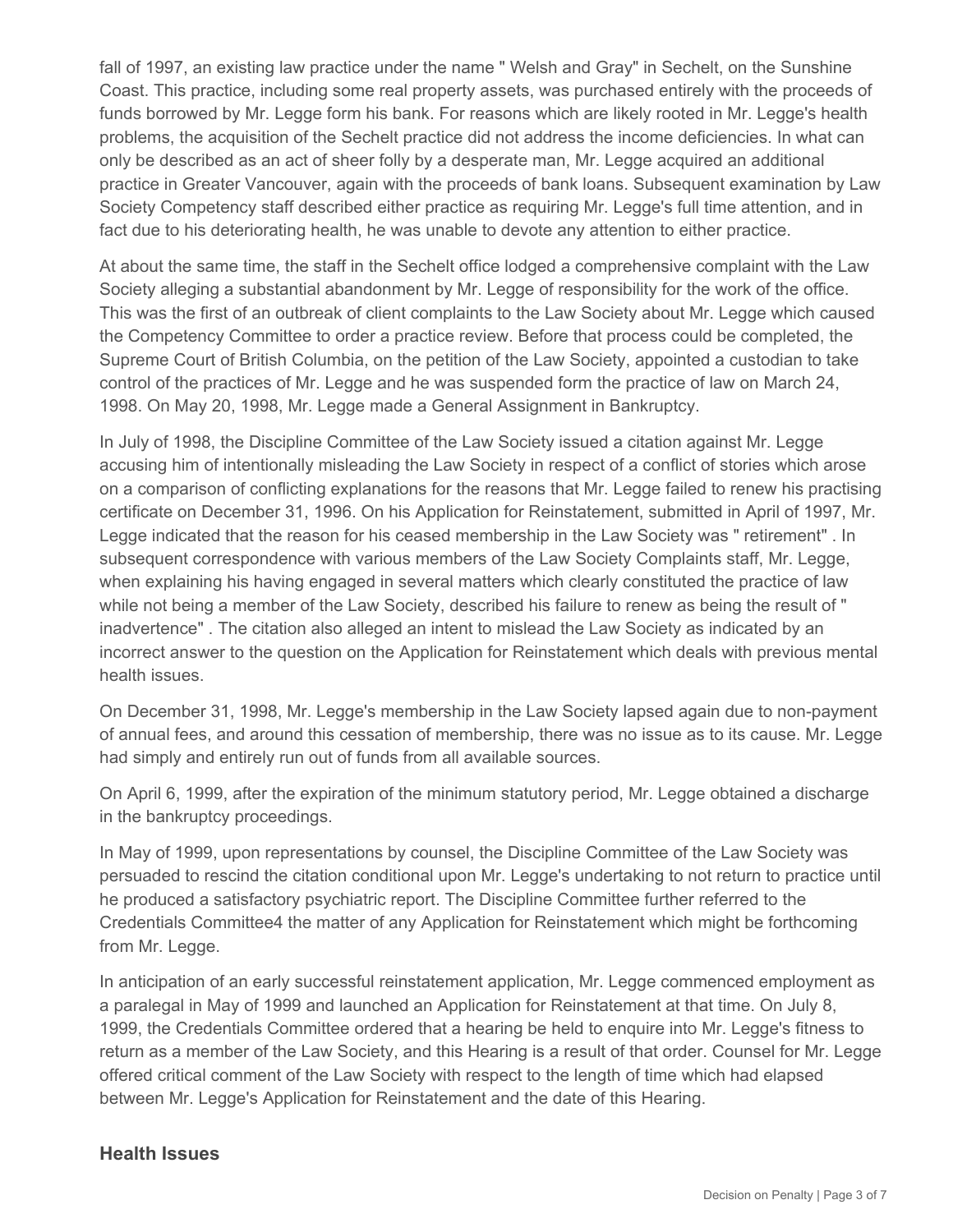Mr. Legge has suffered, in varying degrees of intensity, from a depression illness which first manifested itself in the late spring of 1995. This illness was treated by Dr. Maelor Vallance, a practising psychiatrist, on a referral from Mr. Legge's family doctor. Dr. Vallance described the 1995 incident as being " a major depressive episode, mild in intensity" . This ailment was treated with medication and Mr. Legge responded to that medication which was ultimately tapered off and concluded.

The depression resurfaced with a vengeance in the spring of 1997. It is probable that the depression had returned before the collapse of Bre-Ex, but that event would be likely to exacerbate an already frail psychological condition.

Mr. Legge was not treated for the second depression incident until July of 1997, by which time he was in near crisis status. He was once again treated with anti-depressive medications, and apparently did not respond as well the second time around. Dr. Vallance was again involved in Mr. Legge's treatment in the summer of 1997 and observed that he had some concerns at that time about whether Mr. Legge was fit to continue with the practice of law.

Mr. Legge appeared at the St. Paul's Psychiatric Out-Patient Clinic in April of 1998 at which time he was in some considerable distress. This period in his life coincided with the collapse of the two purchased law practices, and the appointment of a custodian for them.

The course of treatment over the second half of 1998 and the spring of 1999 brought Mr. Legge's healthy to a point where Dr. Vallance wrote, on June 1, 1999 of Mr. Legge as follows:

'He is now sufficiently recovered from his depressive illness to be considered fit to return to the practice of law'.

Dr. Vallance elaborated on these thoughts in a July 5, 1999 letter to the Law Society where he observed:

'His depression is now in remission and given previous reoccurrence, he should remain on anti-depressant medication for at least another year. He can have another episode of depression at some time in the future, but he is aware of the symptoms, as is his wife, and such an episode is quite unlikely to start abruptly so there would be time to intervene before the depression is significant and would be likely to progress slowly.

I saw him most recently on July 5, 1999 and his symptoms are now in remission.'"

[8] This Panel was also advised that the Respondent was subject to a Discipline Hearing Panel on November 25th and 26th, 2003 and that the decision of the Hearing Panel was issued on February 6, 2004, cited as 2004 LSBC 02. At that time two citations against the Respondent were set for hearing. The Panel found the Respondent guilty of breach of Law Society Rules and of professional misconduct on all counts of the two citations. Briefly, the two citations involved:

- allowing substantial trust shortages to occur on client files and to continue for long periods of time
- failure to report trust shortages to the Law Society
- many breaches of the Law Society Rules relating to trust and general accounts
- failure to serve clients in a conscientious, diligent and efficient manner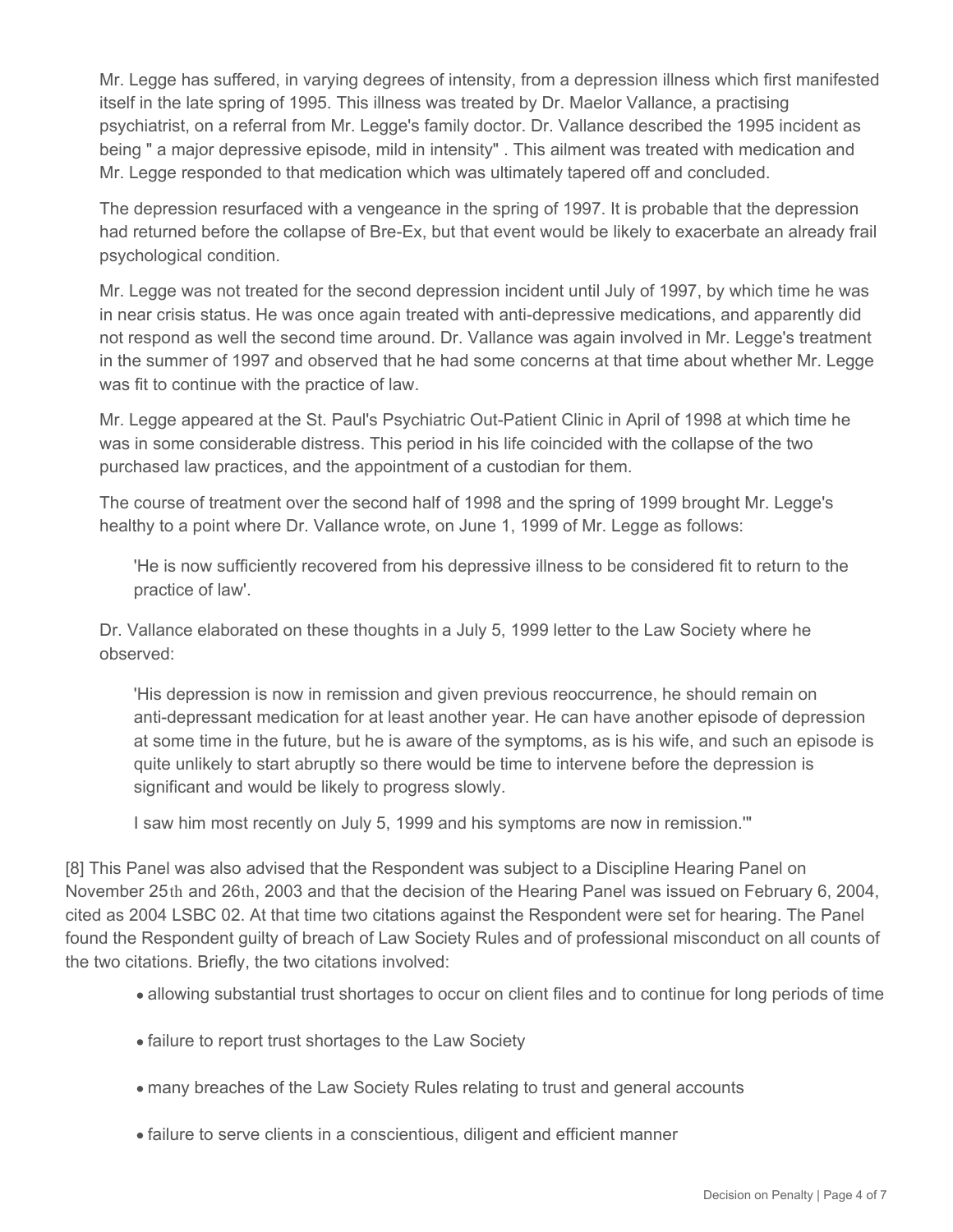- failure to acquire and maintain adequate knowledge to conduct a real estate practice
- failure to remit collected GST and PST (which this Panel characterized as a breach of trust)
- failure to remit employee Income Tax source deductions (also a breach of trust)

[9] In addition, the Respondent had still not by the date of the Penalty phase of the hearing remedied the misconduct but was the subject of the second citation - failure to respond to Law Society requests for information.

[10] The penalty imposed on the Respondent as a result of the decision issued February 6, 2003 was that he be suspended an aggregate eight months but was allowed credit with the time he spent out of practice during the summer of 2003 and the time between the penalty hearing and the handing down of a decision on penalty.

[11] Accordingly, the Respondent was ordered suspended for a further three months from the date of issuance of the decision or until May 6, 2004. The Respondent is, therefore, currently serving his suspension and will not be able to return to practice until May 6, 2004. It is also to be noted that the Panel further ordered that prior to returning to practice:

i) the Respondent will submit to a psychiatric evaluation satisfactory to the Law Society, performed by a psychiatrist acceptable to the Law Society, at the Law Society's expense;

ii) the Respondent will enter into a Practice Supervision Agreement on terms acceptable to the Law Society, with the Practice Supervisor to be paid by the Respondent; and

iii) the Respondent will provide a substantive response to the Law Society's requests for information which were the subject of the earlier citation dated August 18, 2003.

[12] As well, the Respondent was ordered to pay costs in the amount of \$7,407.00 payable in monthly instalments of \$350.00 per month commencing July 1, 2004.

[13] Counsel for the Law Society provided me with the cases of *Ogilvie* [1999] LSBC 17; *Cherney* [2000] LSBC 09; *Currie* Discipline Case Digest 90/17; *Goeujon* [2001] LSBC 28; and *Grant* [2003] LSBC 09.

[14] The cases were provided by counsel for the Law Society as being analogous to the penalty to be imposed for the delict found in the citation in the instant case.

[15] In the *Cherney* matter, the Panel found that Ms. Cherney had provided a statement to the Law Society which had been misleading and also that she failed to fulfill an undertaking given to the Law Society while she was an articling student. One of the terms of the undertaking was that she undertook to provide continued reports from her debt counsellor confirming that she had taken steps to satisfy her debts. A finding of professional misconduct was made with respect to both counts 1 and 2. The Hearing Panel reprimanded the Respondent and ordered that she pay costs in the amount of \$1,000.00 payable 12 months after she returned to practice as a lawyer.

[16] The Panel made the point that it was a serious matter to breach an undertaking and felt that such a breach must be brought home both to the Respondent and the profession at large.

[17] In the matter of *Bert Donald Currie*, the member had appeared in Court intoxicated by alcohol and subsequently sent a letter to the Law Society undertaking not to consume alcohol. He thereafter breached that undertaking. The member admitted that the breach of his undertaking as well as his conduct in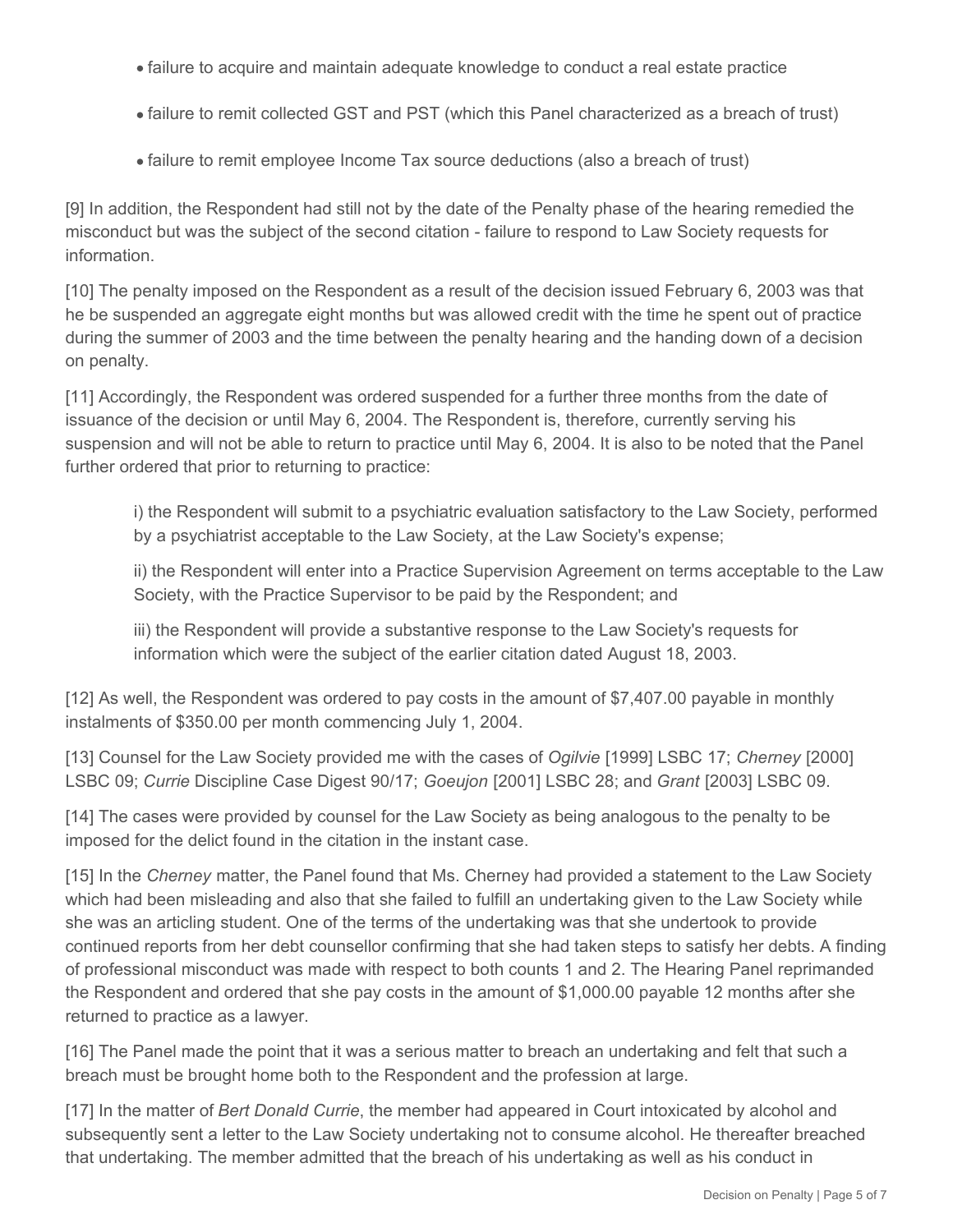appearing in Court while intoxicated constituted professional misconduct. The Panel which heard the case determined that he be reprimanded, and, as well imposed certain conditions involving counselling, providing urine samples for analysis, and attendance at Alcoholics Anonymous.

[18] In the matter of *Gerard Abraham Goeujon*, the member had been retained by another lawyer to represent a client in an extradition hearing for the limited purpose of seeking the client's release from custody. As Mr. Goeujon was subject to a practice restriction imposed by the Credentials Committee to practice only criminal law, he was not entitled to appear as counsel at the immigration matter. The Hearing Panel found that Mr. Goeujon's conduct in practicing immigration law while prohibited from dong so, constituted professional misconduct. In determining penalty, the Panel considered a number of factors including the fact that Mr. Goeujon's representation of the client was limited to an immigration bail hearing, similar to Provincial Court bail hearings, in which Mr. Goeujon was permitted to represent clients. The Panel ordered that he be reprimanded.

[19] In the matter of *Laura Lee Grant*, it appears that while representing a client in a family law matter, the member had the client pencil in a Financial Statement which was delivered to the member's office. The client was unable to remain and could not wait for the document to be typed up. The member then permitted the client to sign an affidavit on a blank form of Financial Statement and did so on the basis that the client specifically swore as to the truth of the pencilled version of the Financial Statement and then authorized the member's staff to type up the blank Financial Statement in identical form as to the pencilled version. The member admitted and the Discipline Hearing Panel found that the member's conduct in allowing her client to sign an affidavit on an incomplete Financial Statement constituted professional misconduct. The member was reprimanded and ordered to pay \$750.00 as costs of the hearing within three months.

[20] The question I have for determination in the circumstances is whether a reprimand is sufficient as a general deterrence to the membership at large in a situation where the member is required to self report on a quarterly basis and failed to do so after five reminder letter were sent to him from the Credentials Committee.

[21] The Respondent ultimately did provide a letter to the Credentials Committee dated June 23, 2003, even though it was supposed to have been provided by April 1, 2003.

[22] During submissions it became apparent that the Respondent's office was being audited by the Law Society in April, 2003. I asked counsel for the Law Society about this and she conceded that the Law Society knew what was going on in Mr. Legge's office and that to a certain extent, these matters were referred to in the letters written to Mr. Legge by Leslie Small, Legal Assistant to the Credentials Committee.

[23] The May 6, 2003 letter from Leslie Small to Mr. Legge says in part: " I am aware that the Law Society recently conducted an audit of (your firm) . . ." .

[24] When Mr. Legge finally wrote his letter to the Law Society dated June 23, 2003, he said: "If my April 1, 2003 report had been delivered in a timely fashion it most certainly would have made reference to the examination of the files of (my firm) by Ms. Lehan and Mr. Kinsey."

[25] Counsel for the Law Society in essence conceded that it was likely that there was so much going on in Mr. Legge's office in April of 2003, that he was just unable to deal with it, or at least she takes that from his letter of June 23. In any event, the Law Society knew what was going on - the Respondent just hadn't self reported what was already known to the Law Society, remembering at all times that it was a condition of his return to practice that he do so.

[26] Having reviewed the previous history of the Respondent as set out herein, plus the case law provided by counsel for the Law Society, and taking into account the submissions of counsel, the fact that the